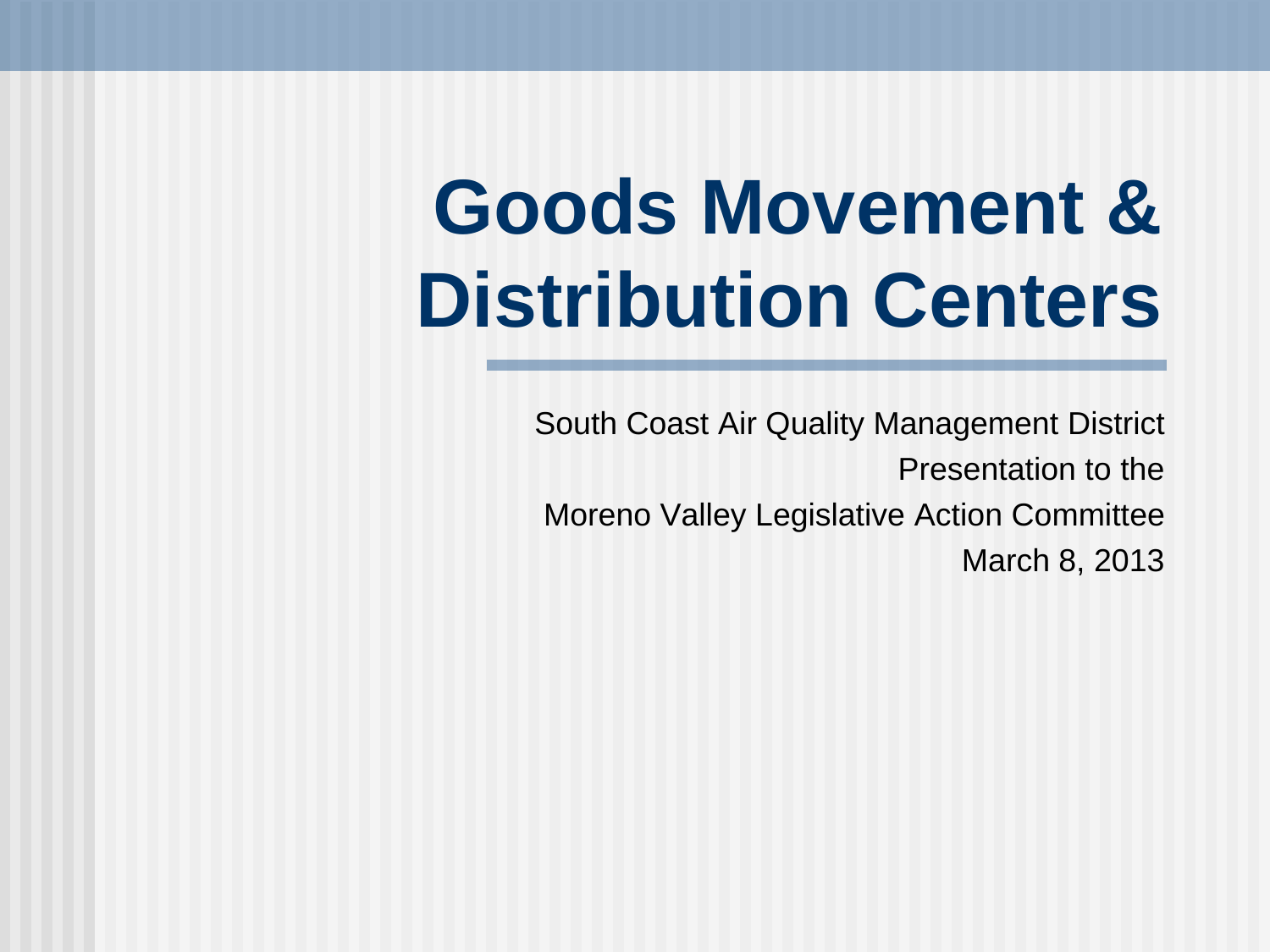### **Overview of Goods Movement**



2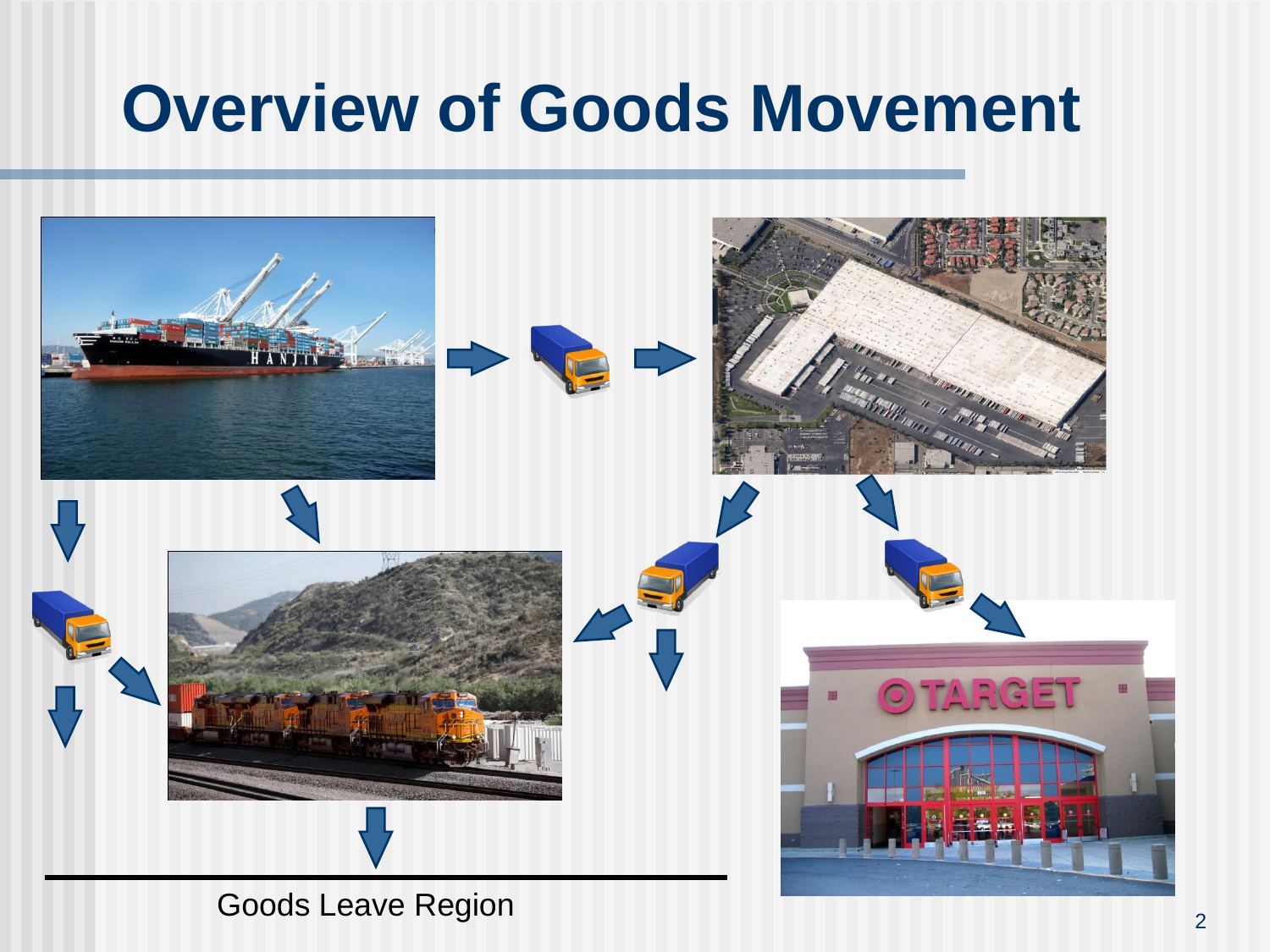### **Location of Goods Movement**

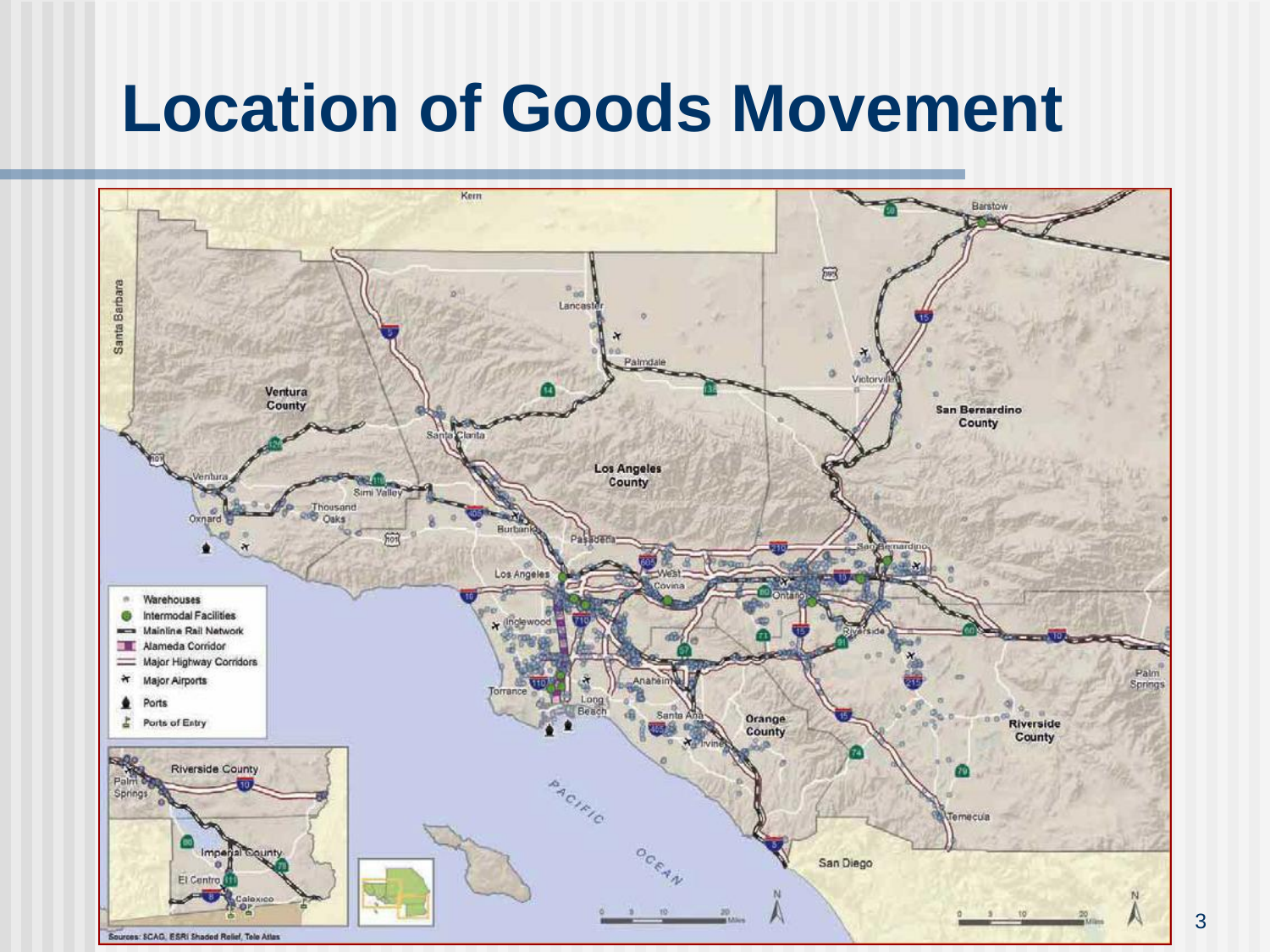### **Growth in Distribution Centers**

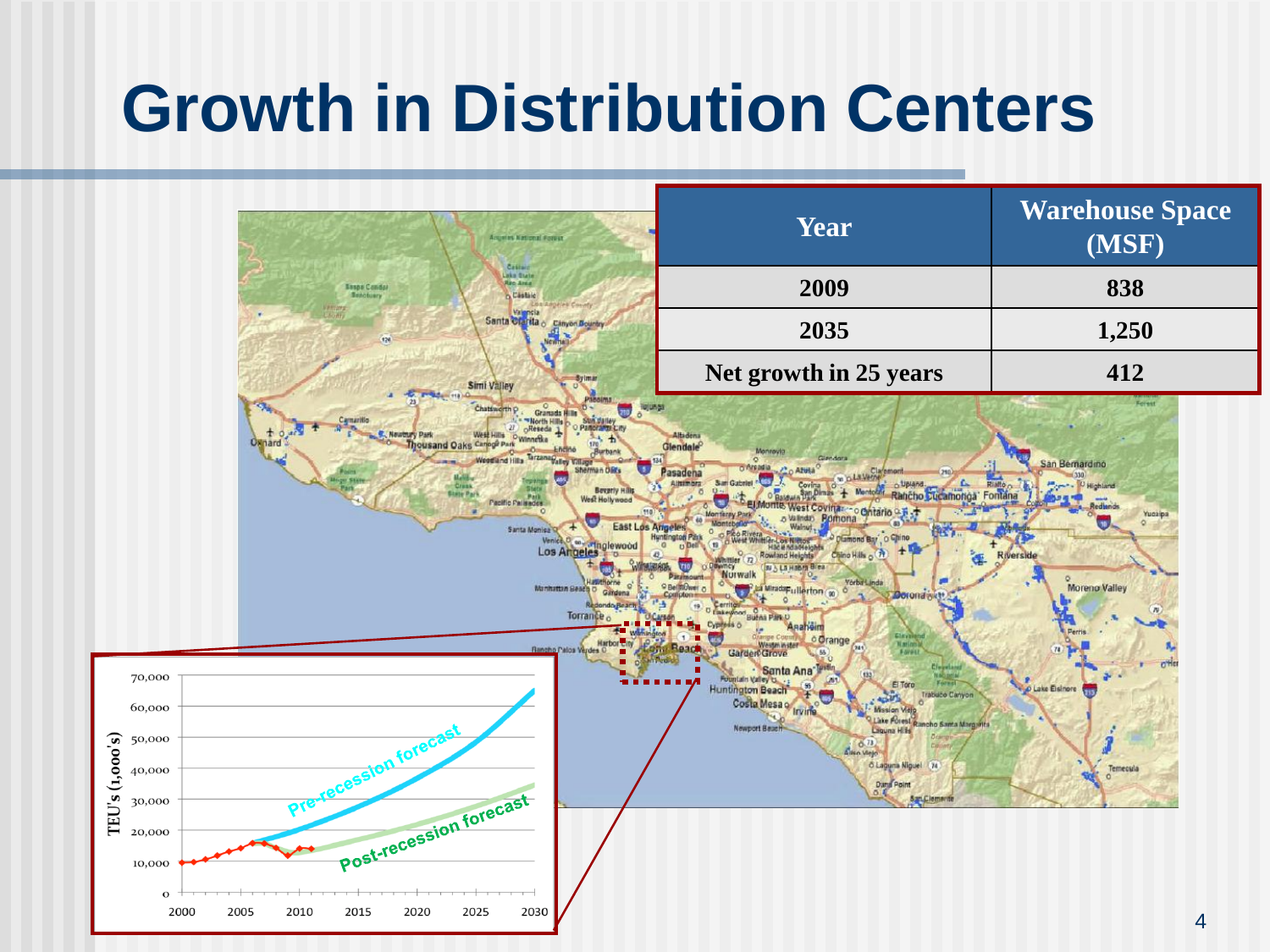#### **Air Quality Concerns Related to Goods Movement**

- Pollutants
	- Local
		- Diesel PM, NO $_2$ , PM $_{\rm 10}$ , PM $_{\rm 2.5}$
	- Regional
		- NOx,  $PM<sub>2.5</sub>$ , Ozone
- Health Impacts
	- Cancer risk
	- Premature death
	- Asthma aggravation and other respiratory illness
	- Increased hospitalizations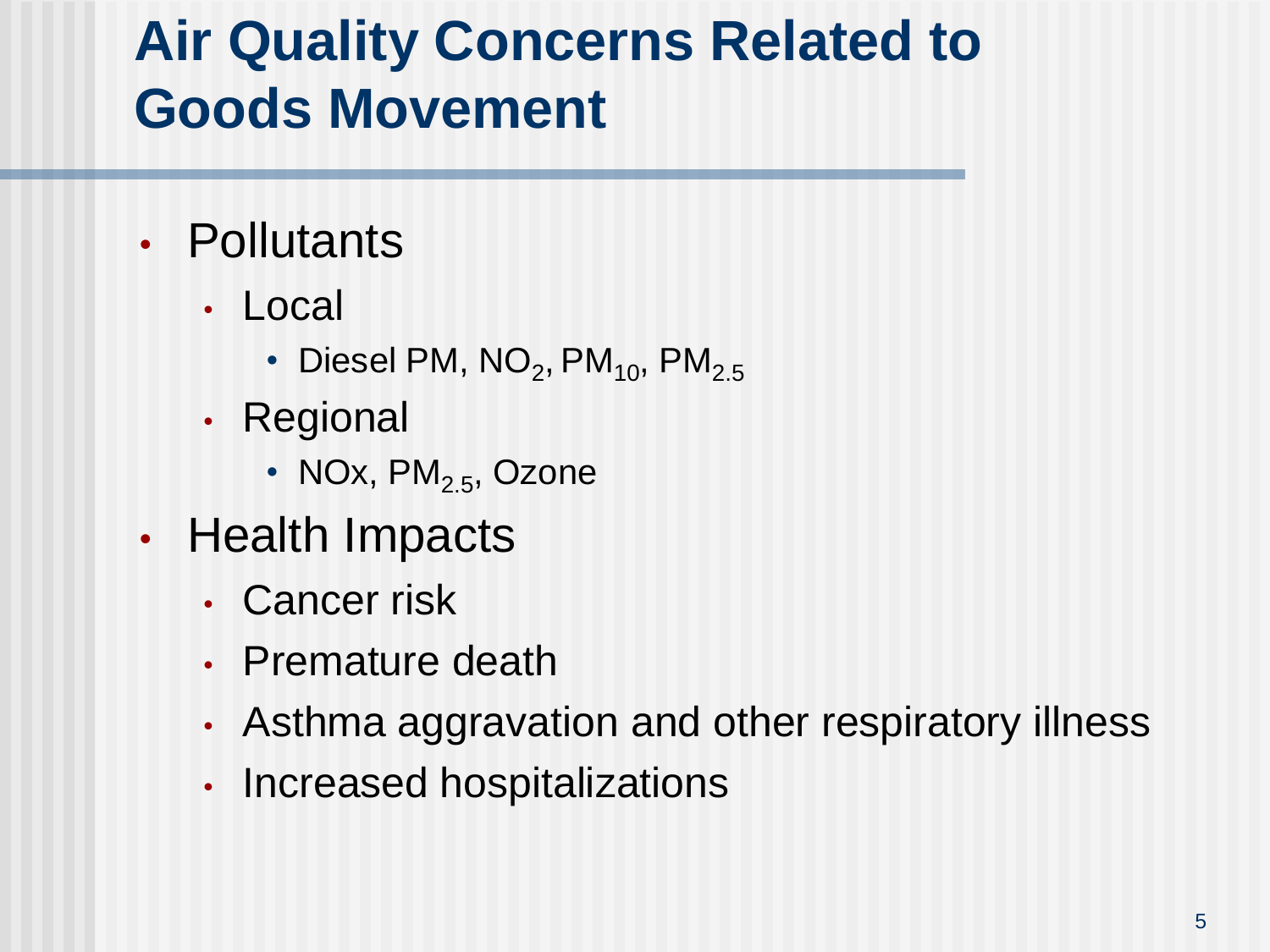# **Air Quality Standards**

- Need 2/3 reduction in NOx by 2023
- Need 3/4 reduction in NOx by 2032

- What if we don't get there?
	- Health impacts
	- Transportation funds
	- Permit costs

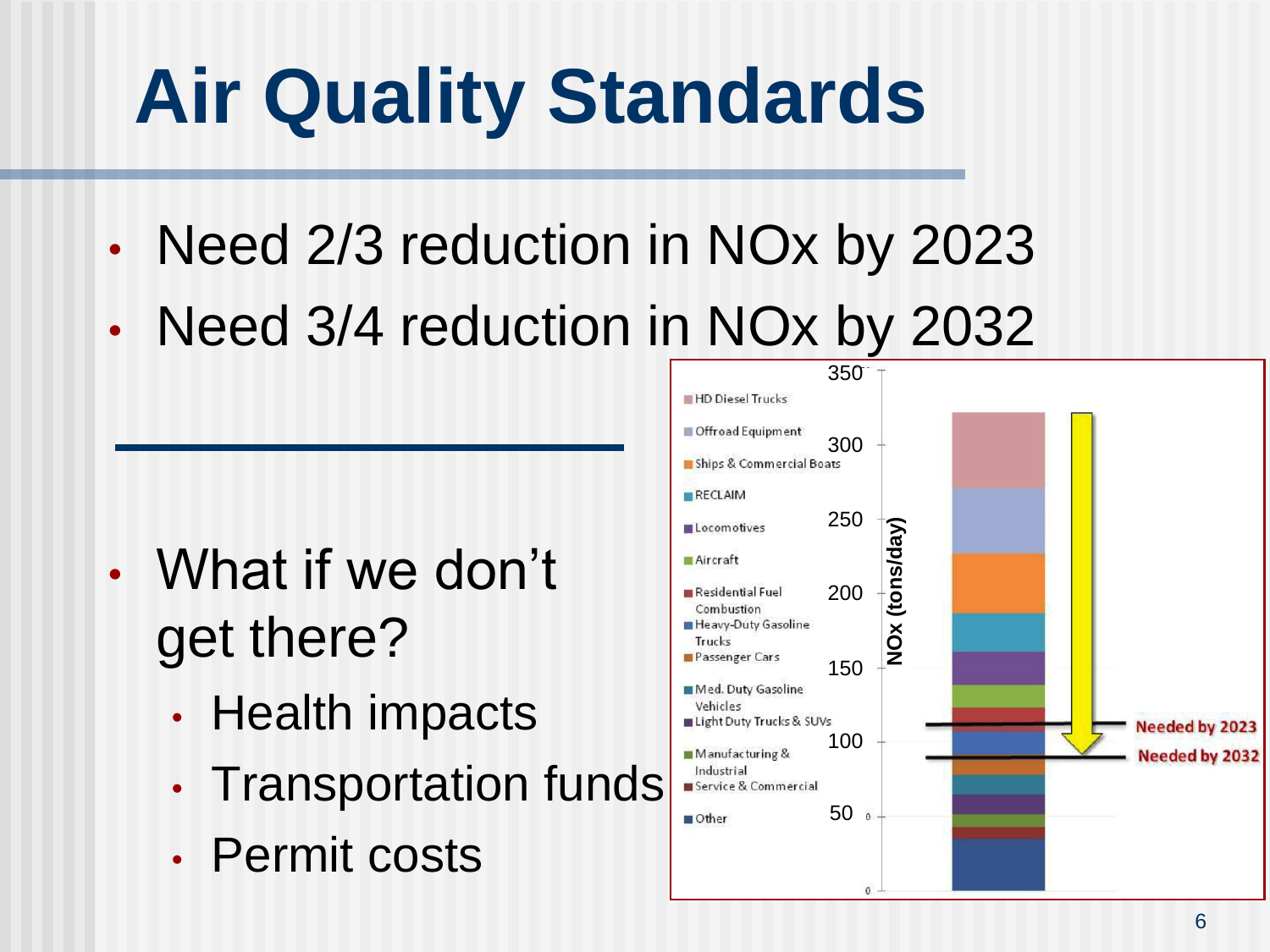#### **SCAQMD Role in Warehouse Development Process**

- Review and comment on EIR
	- Purpose is to minimize air quality impacts and protect public health
	- Comments are recommendations
	- Technical adequacy of air quality analysis
- Conduct equivalent reviews on other goods movement projects
- Conduct studies to analyze warehouse impacts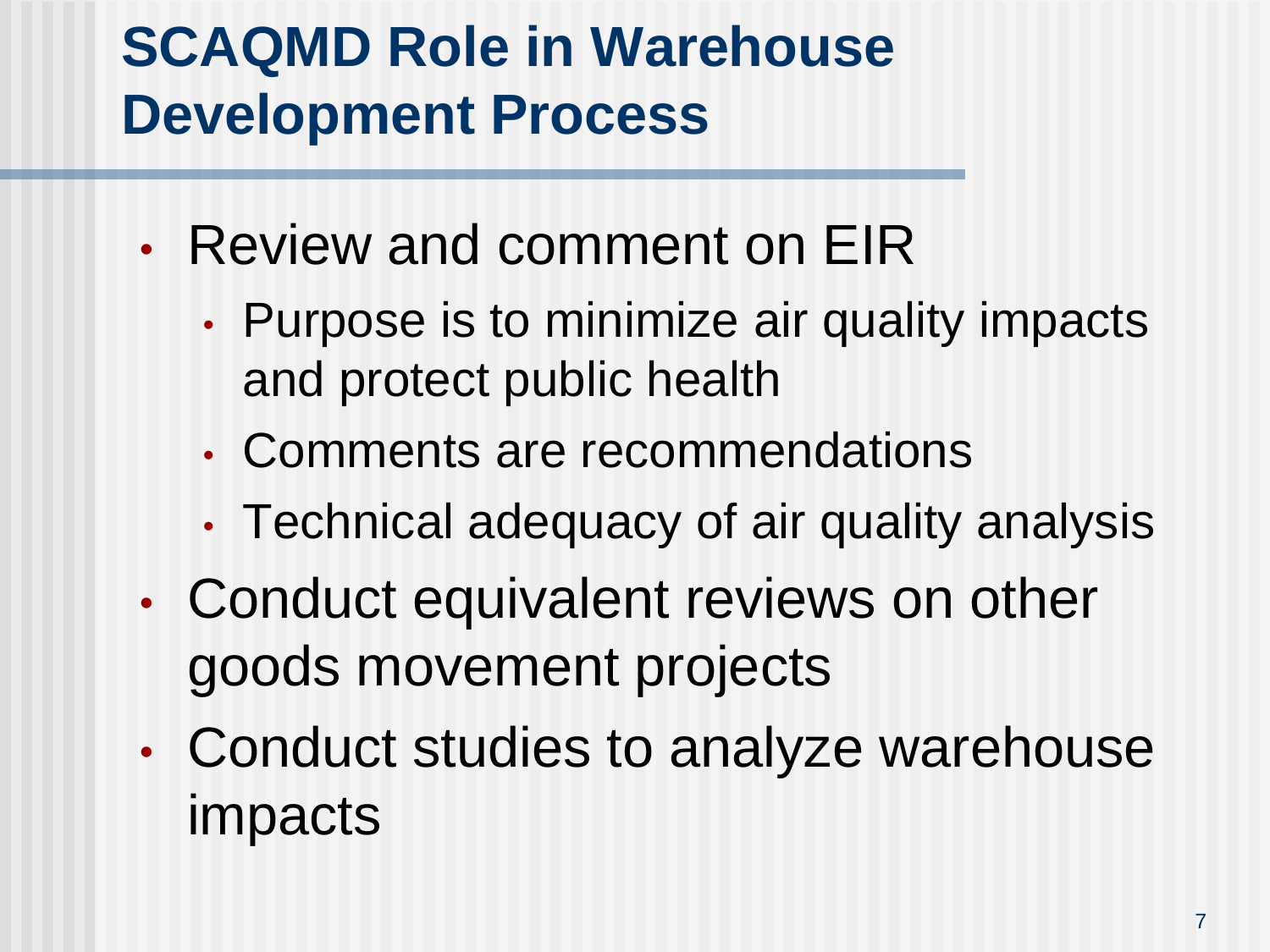# **Typical Comments**

- Construction
	- Dust controls
	- Cleanest available equipment
- Operations
	- Maintain buffers between sensitive land uses and trucks
	- Encourage clean truck fleets
	- Infrastructure for zero and near-zero emission technologies
	- Other measures to reduce emissions or exposures